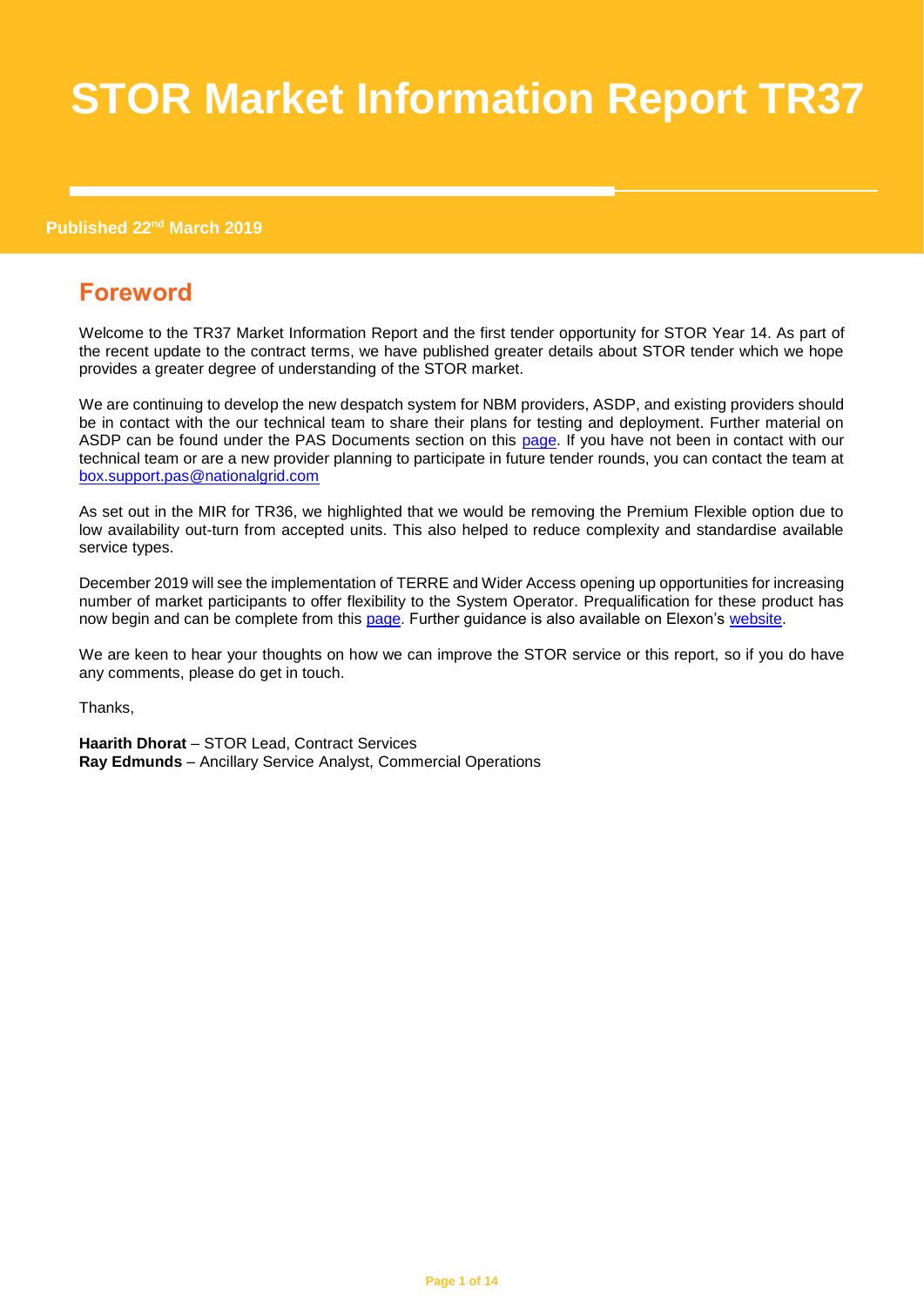## **Introduction**

This market report is produced after each tender round and is designed to give existing and potential STOR participants an overall view of the tenders received in tender round 37 (TR37). The report provides details of tendered utilisation and availability prices and the National Grid Electricity System Operator (NGESO) consequent forward contracted position; together with further details on the type and dynamics of the tendered plant. For further information regarding this product, Frequently Asked Questions, or how and when to tender please consult the STOR section found on the Balancing Services information website:

<https://www.nationalgrid.com/uk/electricity/balancing-services/reserve-services/short-term-operating-reserve-stor>

**This report is under continuous review and development, if you have any comments or suggestions of information you would like to see in future issues of this report, please contact your account manager.**

**Data and charts that were previously found in this report can still be found in the associated Excel file available on the website.**

## **Operating Reserve Requirement and STOR requirement and de-rating factors**

As National Grid Electricity System Operator (NETSO) we hold an Operating Reserve Requirement (ORR) from 4 hours ahead of time to real time, to take account of demand forecast errors, plant losses and market imbalance. The ORR is met by headroom on market synchronised machines, additional actions taken by NGESO via the Balancing Mechanism (BM) and contracted reserve products. STOR is a contracted reserve product and as such STOR tenders can make up a finite proportion of the ORR. The amount of contracted STOR required is determined by the size of the ORR which changes due to forecast market length, market provided headroom, volume of intermittent generation and demand forecast errors. The proportion of the ORR met by STOR is determined by considering the technical system requirements and the forecast cost of alternatives versus the cost of the tendered STOR units.

NGESO aims to procure STOR tenders such that a minimum of 1800MW of contracted STOR is made available throughout the STOR seasons. The daily and seasonal optimal STOR MW level varies due to real-time and seasonal pressures on the system, but NGESO typically aims to achieve approximately 2300MW of STOR available where economic to do so.

NGESO manages the optimal STOR MW level at a daily resolution through the week-ahead Flexible STOR assessment, refining the available portfolio in response to the forecast conditions for the week-ahead.

To achieve the optimal level at the week-ahead stage, National Grid examines historic availability profiles from Committed and Flexible providers to help determine the volume of STOR tenders to procure at the tri-annual tender round. During the assessment, National Grid uses specific unit forecasts based on history where available and based on any other information available, however as a rule the following de-rated percentages can be applied to the data to develop a clearer understanding of the actual volume available. BM-C 90%, NBM-C 85%, NBM-F non-winter 50% NBM-F winter 25%. These figures represent average outturn availability over the various seasons, the actual availability over the peak winter evenings has been significantly lower for NBM-F. When considering the capacity accepted and tendered it is important to think of it not in absolute volumes but instead the de-rated volume. Whilst there is currently no fixed limit to the amount of Committed or Flexible we are willing to accept, committed units are key in meeting the requirement during those periods of low non-committed availability and as such National Grid values committed units particularly in the winter seasons.

The two versions of the chart below demonstrate this concept.

**Figure 1** gives a breakdown of the accepted Flexible and Committed MW per season since the start of the STOR service. The blue line represents the sum of the maximum tendered MW from unique units from any tender round for each season. Capacity is as tendered, in a change to previous charts unsuccessful tenders from 2010 long term tenders have been removed from the maximum MW tendered. For seasons with tender rounds still to come, this figure will increase if units that thus far have not tendered for that season, tender in. The black line on the chart represents the outturn average availability for each season (where available). Premium Flexible tenders are included in the Flexible category for this chart.

**Figure 2** gives the same data as figure 1 but using the general de-rating figures shown above. This demonstrates a much closer match between total de-rated MW and the actual outturn available MW.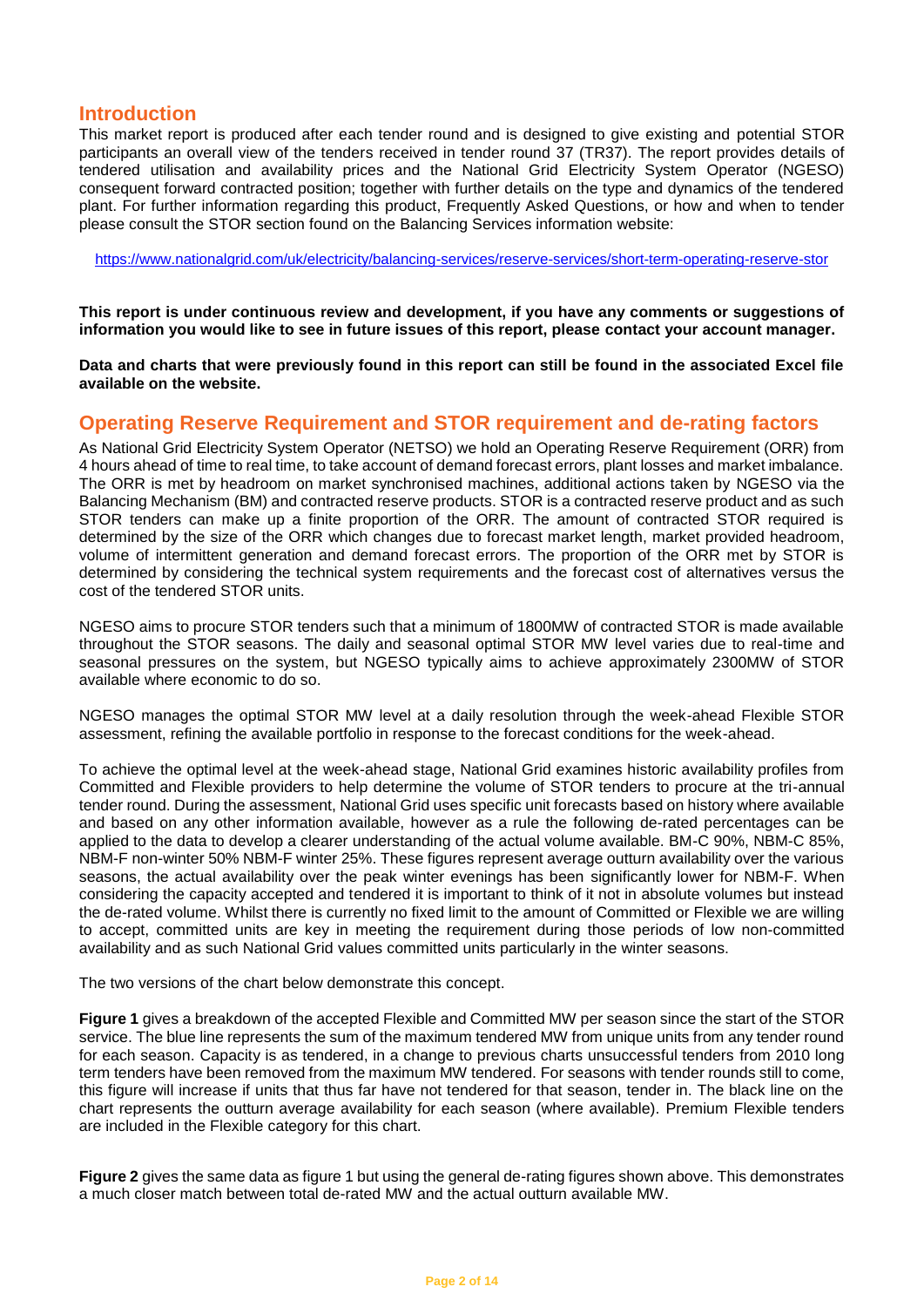**It should also be noted that the Maximum tendered capacity is greater than (or equal to) the actual current capacity as some units have left the market or reduced their capacity.**

#### **Figure 1**



Breakdown of Accepted Flexible and Committed MW per season

## **Figure 2**



Breakdown of Accepted Flexible and Committed De-rated MW per season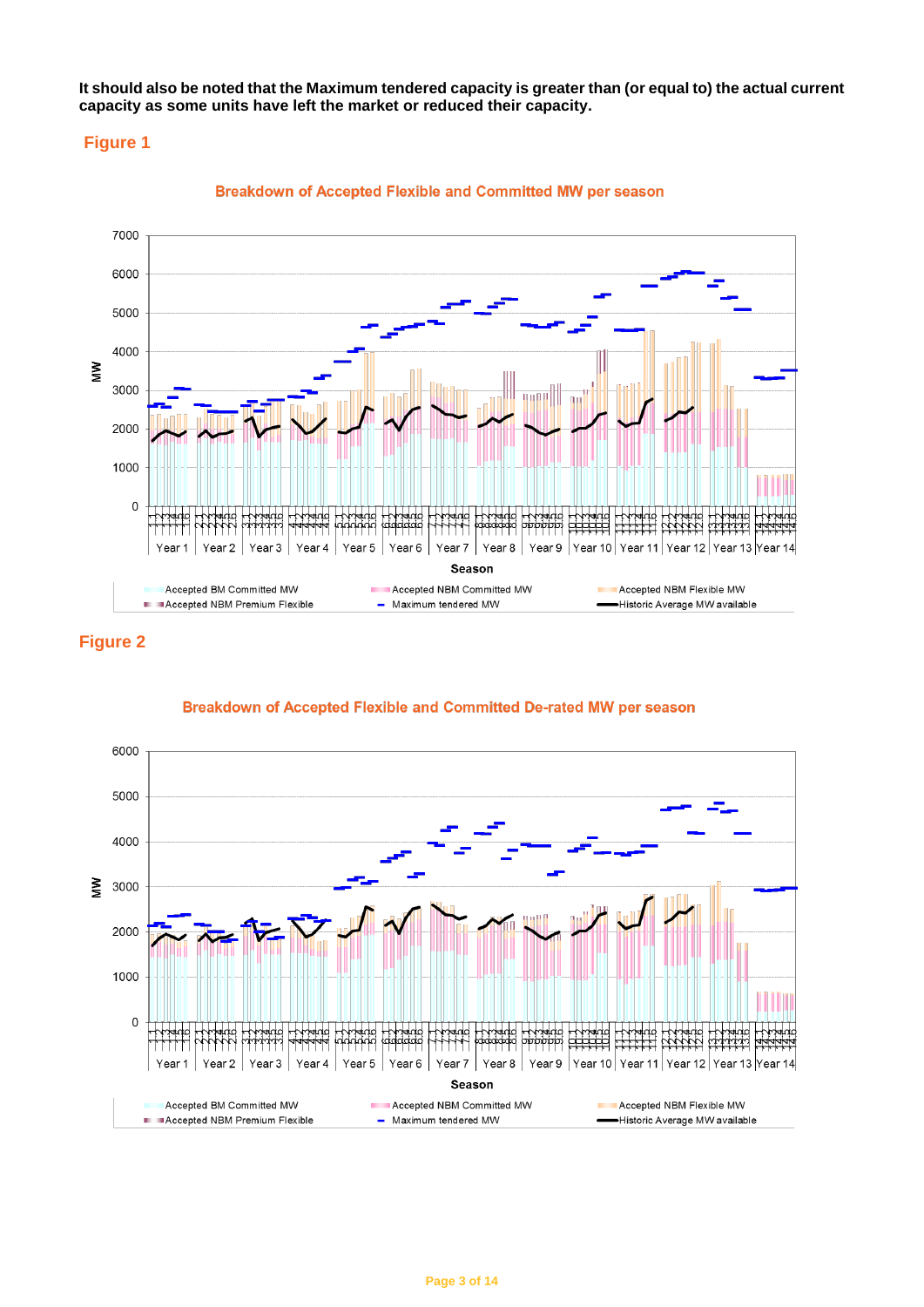## **Tenders received and assessment results**

**Table 1** below summarises the tenders received, it also summarises the total contracted and de-rated. A full breakdown of contracted and tendered data can be found in the Excel file.

|                      | <b>TR37 Tenders</b> |       |              |       |          | <b>Already contracted</b><br>capacity |          |
|----------------------|---------------------|-------|--------------|-------|----------|---------------------------------------|----------|
|                      |                     |       |              |       | De-rated |                                       | De-rated |
| <b>Season Number</b> | <b>BM-C</b>         | NBM-C | <b>NBM-F</b> | Total | Total    | Total                                 | Total    |
| 13.1                 | 858                 | 430   | 1287         | 2575  | 1781     | 2456                                  | 1976     |
| 13.2                 | 814                 | 426   | 1319         | 2559  | 1754     | 2540                                  | 2056     |
| 13.3                 | 1123                | 426   | 120          | 1669  | 1433     | 2541                                  | 2057     |
| 13.4                 | 1132                | 473   | 120          | 1725  | 1481     | 2499                                  | 2021     |
| 13.5                 | 1608                | 294   | $\Omega$     | 1902  | 1697     | 2183                                  | 1458     |
| 13.6                 | 1602                | 294   | $\Omega$     | 1896  | 1692     | 2183                                  | 1458     |
| 14.1                 | 1931                | 691   | 95           | 2717  | 2373     | 389                                   | 331      |
| 14.2                 | 1919                | 689   | 84           | 2692  | 2355     | 387                                   | 329      |
| 14.3                 | 1926                | 689   | 84           | 2699  | 2361     | 388                                   | 330      |
| 14.4                 | 1935                | 691   | 84           | 2710  | 2371     | 389                                   | 331      |
| 14.5                 | 2107                | 530   | 269          | 2906  | 2414     | 390                                   | 332      |
| 14.6                 | 2101                | 530   | 269          | 2900  | 2409     | 390                                   | 332      |

**Table 2** below summarises the accepted units and the approximate requirement remaining for the next tender rounds.

|                      | <b>TR37 Tenders Accepted</b> |                |              |       |              | Remaining    |
|----------------------|------------------------------|----------------|--------------|-------|--------------|--------------|
|                      |                              |                |              |       | De-rated     |              |
| <b>Season Number</b> | <b>BM-C</b>                  | NBM-C          | <b>NBM-F</b> | Total | <b>Total</b> | <b>Total</b> |
| 13.1                 | 232                          | 243            | 1287         | 1762  | 1059         | ۰            |
| 13.2                 | 230                          | 239            | 1319         | 1788  | 1070         |              |
| 13.3                 | 232                          | 239            | 120          | 591   | 472          | ۰            |
| 13.4                 | 241                          | 241            | 120          | 602   | 482          |              |
| 13.5                 | 202                          | 150            | $\Omega$     | 352   | 309          | 700          |
| 13.6                 | 201                          | 150            | $\Omega$     | 351   | 308          | 700          |
| 14.1                 | 270                          | 72             | 95           | 437   | 352          | 1600         |
| 14.2                 | 270                          | 75             | 84           | 429   | 349          | 1600         |
| 14.3                 | 270                          | 75             | 84           | 429   | 349          | 1600         |
| 14.4                 | 270                          | 75             | 84           | 429   | 349          | 1600         |
| 14.5                 | 300                          | $\mathbf 0$    | 150          | 450   | 308          | 1700         |
| 14.6                 | 300                          | $\overline{0}$ | 150          | 450   | 308          | 1700         |

### **Successful Tenders in TR37**

#### **Year 13 (2019/20)**

This tender round was the final opportunity to tender for seasons 13.1 and 13.2; as such the most economic tenders were accepted to provide sufficient volume to meet the optimal level. We accepted additional volume for 13.3 & 13.4. We also accepted a proportion of our remaining requirement for seasons 13.5 and 13.6. We have a remaining requirement for seasons 13.5 & 13.6 that we aim to fulfil within the future tender rounds if this is considered to be efficient.

#### **Year 14 (2020/21)**

This was the first opportunity for Year 14 (excluding long term tenders). A combination of the most economic all or nothing and tenders with no restrictions were accepted. Overall, we have a surplus of tenders for year 14 above our minimum requirement. We have a significant remaining requirement that we aim to fulfil within the future tender rounds if this is considered to be efficient.

**Tables demonstrating the breakdown of accepted and rejected tenders and average prices have been moved to the MIR Excel file.**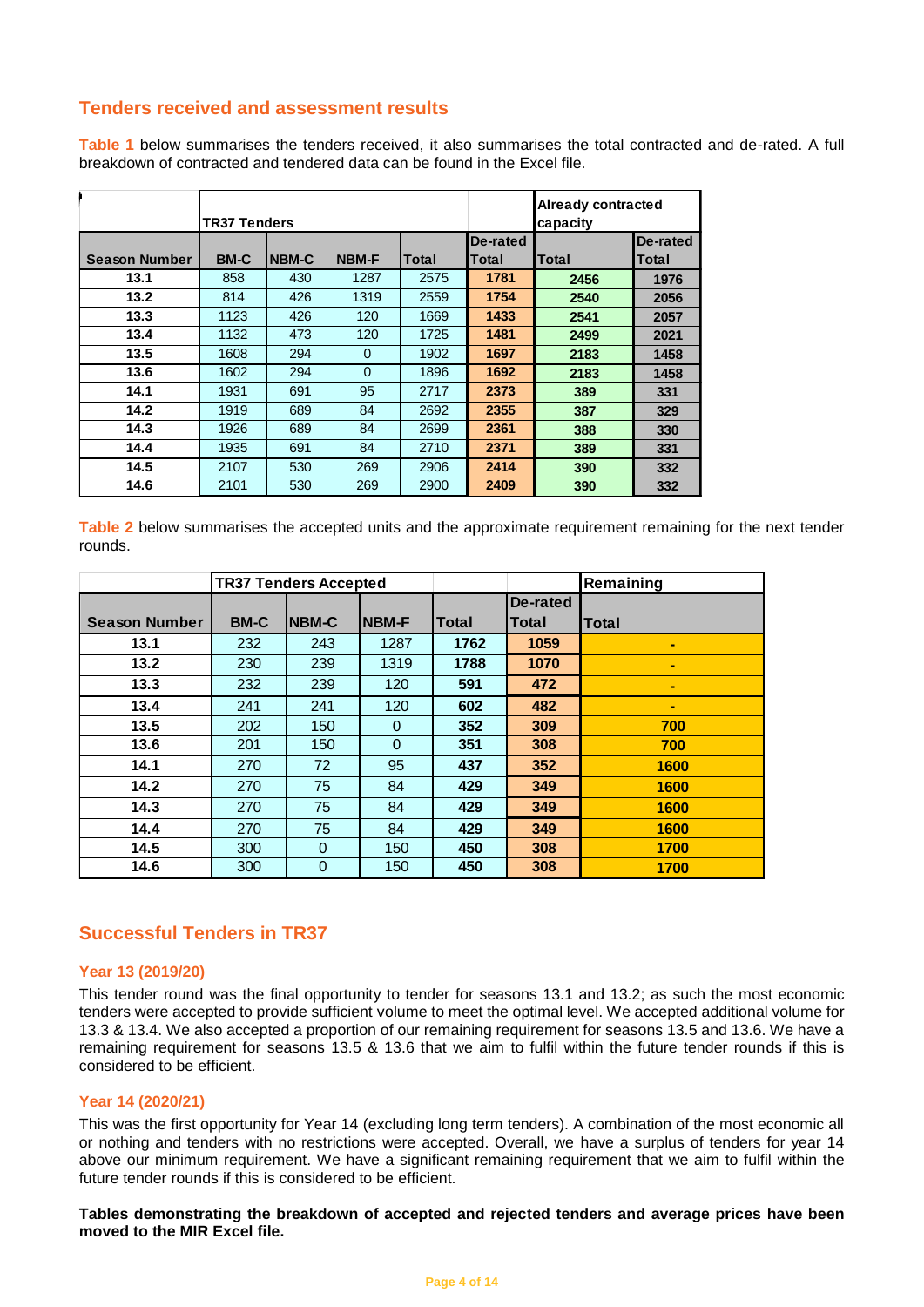## **Expectations for TR38**

This section is designed to clarify our views for the next tender round, including remaining requirement and likely intentions.

- **Year 13:** TR38 is the fifth opportunity (excluding long term tenders) for Year 13. A proportion of the requirement remains for the 13.5 & 13.6. NGESO will accept only the most economic tenders.
- **Year 14:** TR38 is the second opportunity for Year 14. We intend to procure only the most economic tenders.

**Figure 3** presents the number of units and the total MW tendered and accepted for each season and each location.

#### **Figure 3**

|                 | <b>Units</b> | <b>Units</b>    | <b>MW</b> | <b>MW</b>       |                 | <b>Units</b> | <b>Units</b>    | <b>MW</b> | <b>MW</b>       |
|-----------------|--------------|-----------------|-----------|-----------------|-----------------|--------------|-----------------|-----------|-----------------|
| <b>SCOTLAND</b> | tendered     | <b>Accepted</b> | tendered  | <b>Accepted</b> | <b>SOUTH</b>    | tendered     | <b>Accepted</b> | tendered  | <b>Accepted</b> |
| 13.1            | ٠            |                 | ۰         |                 | 13.1            | 79           | 77              | 1,090     | 840             |
| 13.2            | ٠            |                 | ۰         |                 | 13.2            | 81           | 79              | 1,104     | 864             |
| 13.3            | ٠            |                 | ٠         | ۰               | 13.3            | 13           | 11              | 572       | 327             |
| 13.4            | ٠            |                 | ٠         | ۰               | 13.4            | 14           | 11              | 626       | 336             |
| 13.5            | ٠            |                 |           |                 | 13.5            | 13           | 6               | 586       | 212             |
| 13.6            | ٠            |                 |           |                 | 13.6            | 13           | 6               | 580       | 211             |
| 14.1            | ٠            |                 |           |                 | 14.1            | 26           | 5               | 994       | 75              |
| 14.2            | ۰            | ٠               | ۰         |                 | 14.2            | 25           | 4               | 976       | 70              |
| 14.3            | ٠            | ۰               |           | ۰               | 14.3            | 25           | 4               | 983       | 70              |
| 14.4            | ٠            |                 |           |                 | 14.4            | 25           | 4               | 993       | 70              |
| 14.5            | ۰            |                 | ۰         | ۰               | 14.5            | 26           | 4               | 1,026     | 71              |
| 14.6            | ۰            | ۰               | ٠         | ٠               | 14.6            | 26           | 4               | 1,020     | 71              |
|                 |              |                 |           |                 |                 |              |                 |           |                 |
|                 | <b>Units</b> | <b>Units</b>    | <b>MW</b> | <b>MW</b>       |                 | <b>Units</b> | <b>Units</b>    | <b>MW</b> | <b>MW</b>       |
| <b>NORTH</b>    | tendered     | <b>Accepted</b> | tendered  | <b>Accepted</b> | <b>MULTIPLE</b> | tendered     | <b>Accepted</b> | tendered  | <b>Accepted</b> |
| 13.1            | 96           | 89              | 1,125     | 709             | 13.1            | 41           | 20              | 360       | 213             |
| 13.2            | 95           | 89              | 1,089     | 705             | 13.2            | 42           | 21              | 366       | 219             |
| 13.3            | 13           | 5               | 817       | 131             | 13.3            | 25           | 4               | 280       | 133             |
| 13.4            | 13           | 5               | 819       | 133             | 13.4            | 25           | 4               | 280       | 133             |
| 13.5            | 12           | 1               | 1,076     | 7               | 13.5            | 21           | 4               | 240       | 133             |
| 13.6            | 12           | 1               | 1,076     | 7               | 13.6            | 21           | 4               | 240       | 133             |
| 14.1            | 18           | 3               | 1,233     | 283             | 14.1            | 60           | 18              | 490       | 79              |
| 14.2            | 18           | 3               | 1,232     | 283             | 14.2            | 59           | 18              | 484       | 76              |
| 14.3            | 18           | 3               | 1,232     | 283             | 14.3            | 59           | 18              | 484       | 76              |
| 14.4            | 18           | 3               | 1,233     | 283             | 14.4            | 59           | 18              | 484       | 76              |
| 14.5            | 21           | $\mathbf{2}$    | 1,390     | 305             | 14.5            | 60           | 17              | 490       | 74              |
| 14.6            | 21           | $\overline{2}$  | 1,390     | 305             | 14.6            | 60           | 17              | 490       | 74              |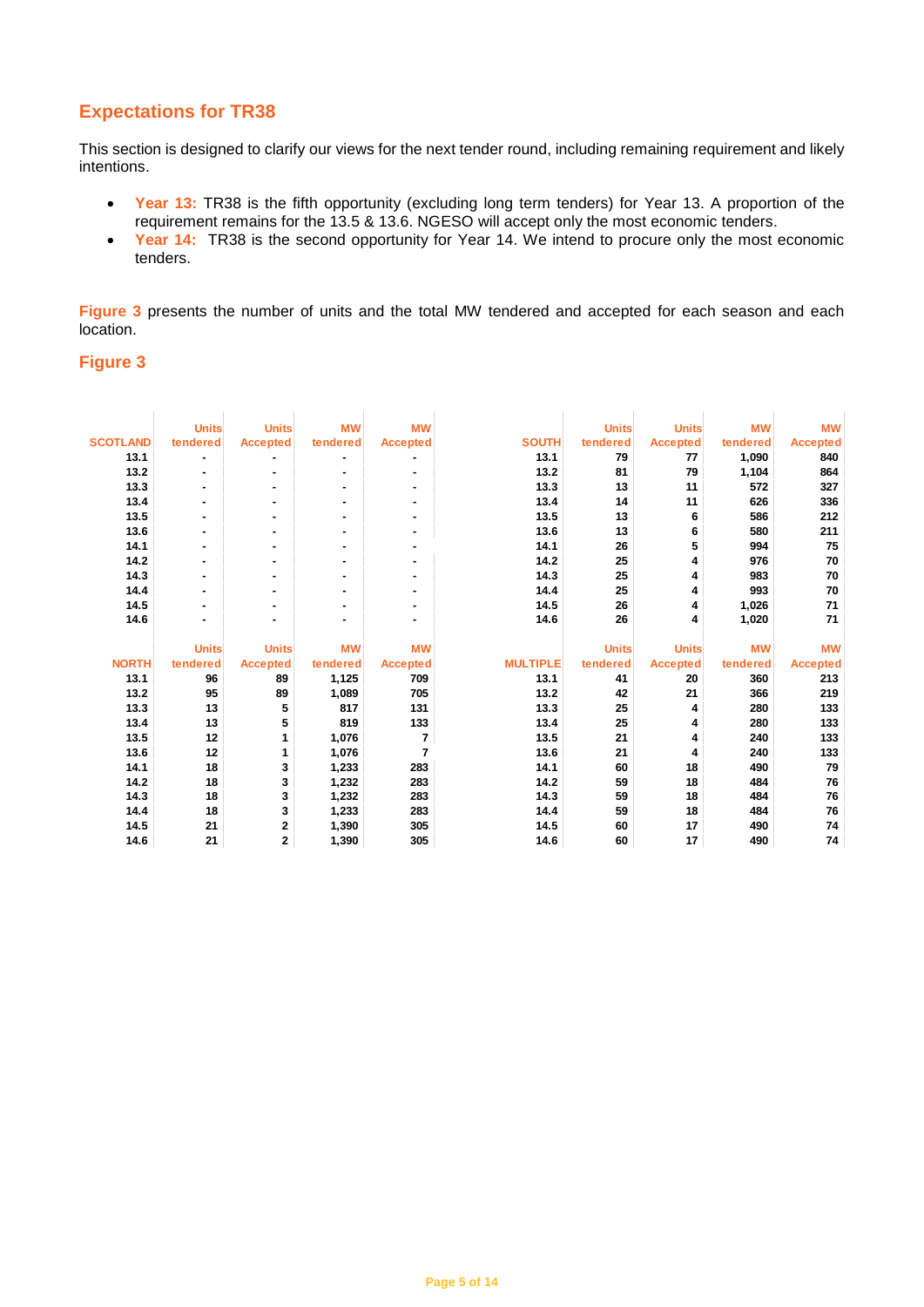## **Prices**

**Figures 4 and 5** below show scatter plots of availability and utilisation price for each tender and for each season. The data is broken down into response time groups of >20 mins or <=20 mins, Flexible or Committed service and accepted or rejected tenders. These charts also depict the accepted and rejected tenders from previous tender rounds. To keep this report short only seasons 2, 4 and 5 are displayed (these are the longest of each of the season pairs). The full data for all seasons is available in the MIR Excel file.





300 250 ۵ ÿ, Utilisation Price £/MWh 200  $\overline{a}$ g g 150  $\Box$ 100  $\overline{a}$ 50  $\Omega$  $\overline{2}$ 3  $\overline{4}$ 5  $6\overline{6}$  $\overline{7}$  $\overline{8}$ 9  $10$ 11  $12$  $13$  $14$ 20  $\Omega$  $\overline{1}$ 15 16 17 18 19 21 22 23 24 Availability Price £/MW/h

#### Submitted prices from Tender Round 19.37: Season 13.4

· Previously Accepted ◆ Rejected Flexible <= 20 mins

O Accepted Committed >20mins

· Previously Rejected □Rejected Flexible > 20mins ORejected Committed >20mins

♦ Accepted Flexible <= 20mins ● Accepted Committed <= 20mins

□ Accepted Flexible >20 mins ● Rejected Committed <= 20mins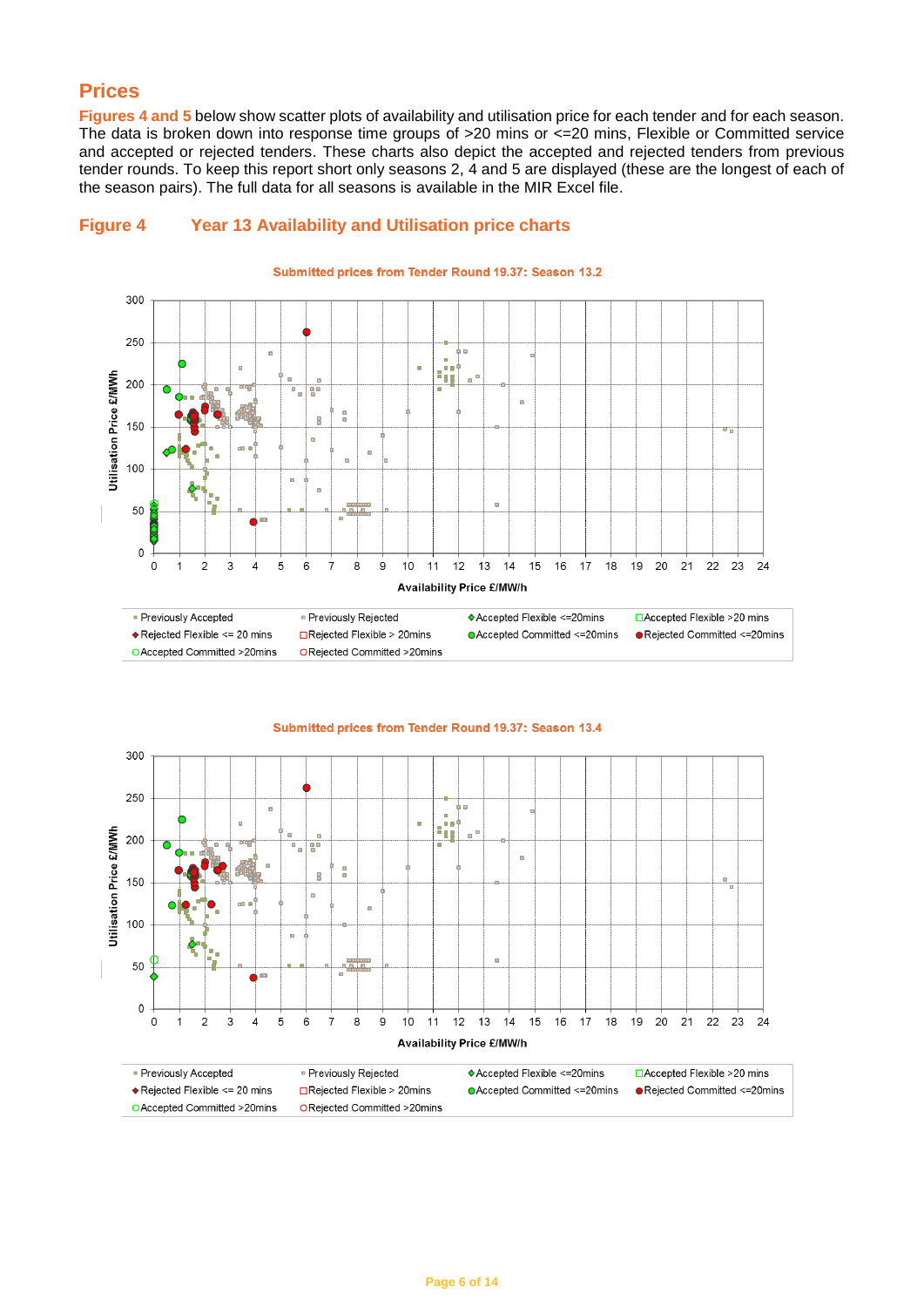

#### Submitted prices from Tender Round 19.37: Season 13.5





#### Submitted prices from Tender Round 19.37: Season 14.2

O Accepted Committed >20mins

ORejected Committed >20mins

● Rejected Committed <= 20mins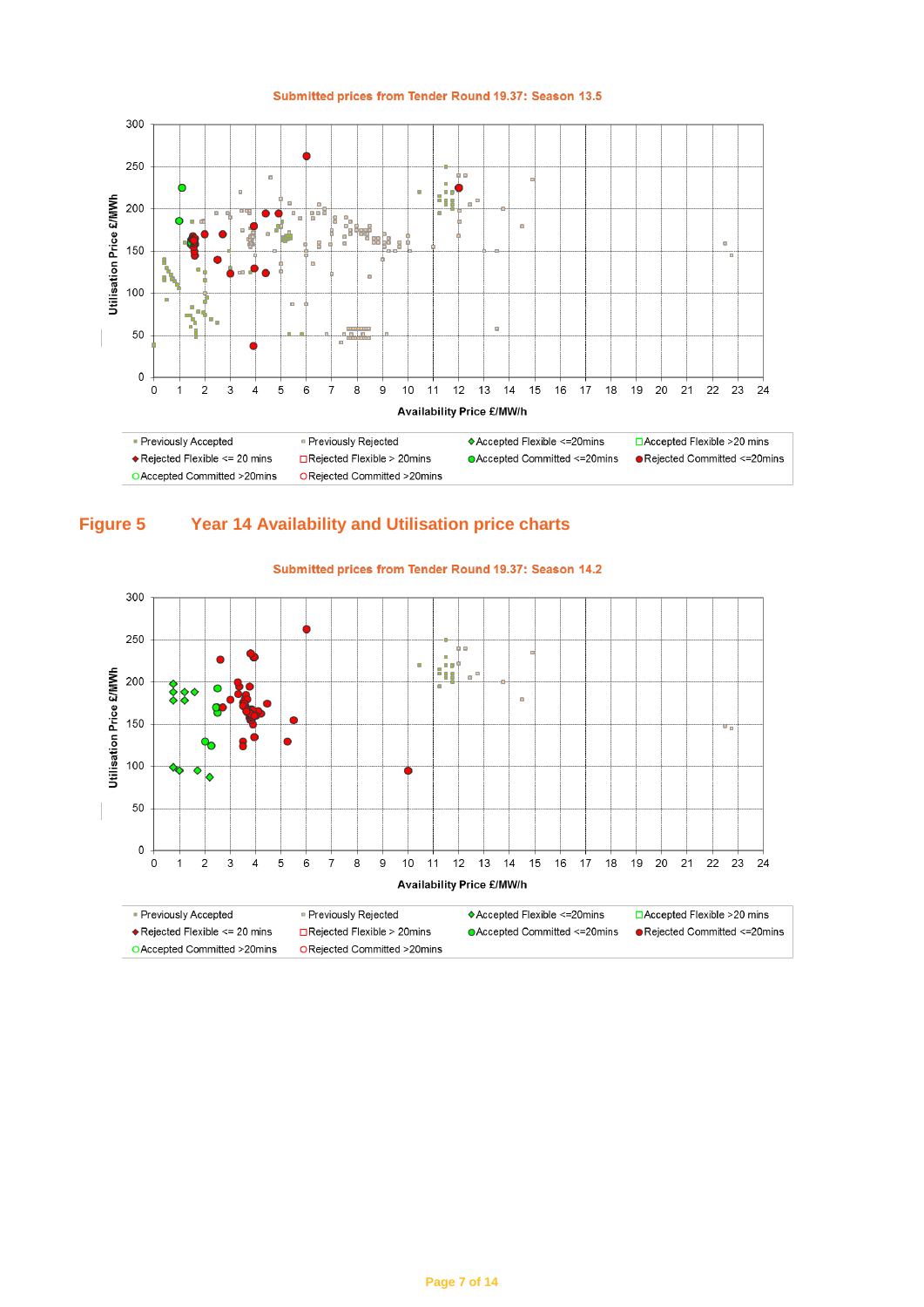

100

50

 $\mathbf 0$ 

 $\mathbf 0$  $\mathbf{1}$   $\overline{2}$ 

 $\triangle$  Rejected Flexible <= 20 mins

O Accepted Committed >20mins

• Previously Accepted

3  $\overline{4}$ 5 6  $\overline{7}$ 

Submitted prices from Tender Round 19.37: Season 14.4

**Table 3** below presents a summary of the highest accepted availability price for Committed and Flexible units. The table also presents the highest and lowest Utilisation price accepted for each season as a guide. This information can be seen on the scatter plots above. For this report we have added an extra column which is the highest availability price accepted that is not from an "all or nothing" tender. This change is to help distinguish between "all or nothing" prices that were accepted due to their benefits in other seasons to those accepted for their benefit in the current season.

11 12 13

**Availability Price £/MW/h** 

 $14$ 

15 16 17

♦ Accepted Flexible <= 20mins

**OAccepted Committed <= 20mins** 

18 19  $20$  $21$ 22 23 24

□ Accepted Flexible >20 mins

● Reiected Committed <= 20mins

8  $\mathsf g$ 10

· Previously Rejected

 $\Box$ Reiected Flexible > 20mins

ORejected Committed >20mins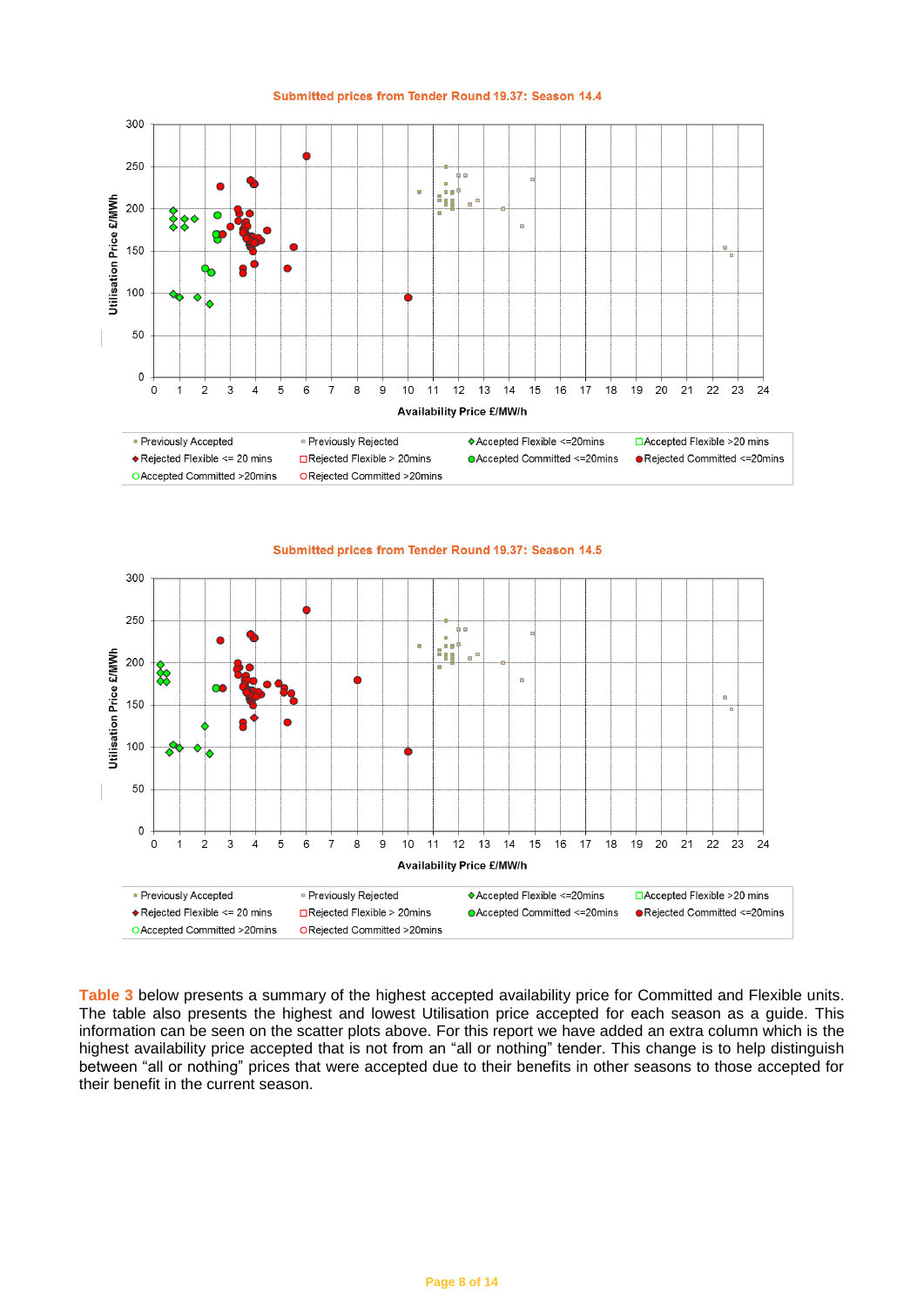## **Table 3 Summary of accepted Prices**

| Season<br><b>Number</b> | <b>Marginal</b><br><b>Availability price</b><br>accepted £/MW/h | <b>Marginal</b><br><b>Availability price</b><br>accepted non all<br>or nothing | <b>Highest</b><br><b>Utilisation Price</b><br>accepted £/MWh | Lowest<br><b>Utilisation Price</b><br>accepted £/MWh |
|-------------------------|-----------------------------------------------------------------|--------------------------------------------------------------------------------|--------------------------------------------------------------|------------------------------------------------------|
| 13.1                    | 1.47                                                            | 0.70                                                                           | 225.00                                                       | 15.40                                                |
| 13.2                    | 1.50                                                            | 1.50                                                                           | 225.00                                                       | 15.40                                                |
| 13.3                    | 1.50                                                            | 1.50                                                                           | 225.00                                                       | 39.00                                                |
| 13.4                    | 1.50                                                            | 1.50                                                                           | 225.00                                                       | 39.00                                                |
| 13.5                    | 1.47                                                            |                                                                                | 225.00                                                       | 158.00                                               |
| 13.6                    | 1.47                                                            |                                                                                | 225.00                                                       | 158.00                                               |
| 14.1                    | 2.50                                                            | 2.20                                                                           | 207.99                                                       | 86.96                                                |
| 14.2                    | 2.50                                                            | 2.50                                                                           | 197.93                                                       | 86.96                                                |
| 14.3                    | 2.50                                                            | 2.50                                                                           | 197.93                                                       | 86.96                                                |
| 14.4                    | 2.50                                                            | 2.50                                                                           | 197.93                                                       | 86.96                                                |
| 14.5                    | 2.44                                                            | 2.20                                                                           | 197.83                                                       | 91.93                                                |
| 14.6                    | 2.44                                                            | 2.20                                                                           | 197.83                                                       | 91.93                                                |

**Figure 6** below shows the detail of all or nothing tenders. For simplicity multiple tenders of the same price are removed from the following charts. Tenders that were accepted are coloured green and rejected tenders coloured red.

## **Figure 6 All or nothing tenders**

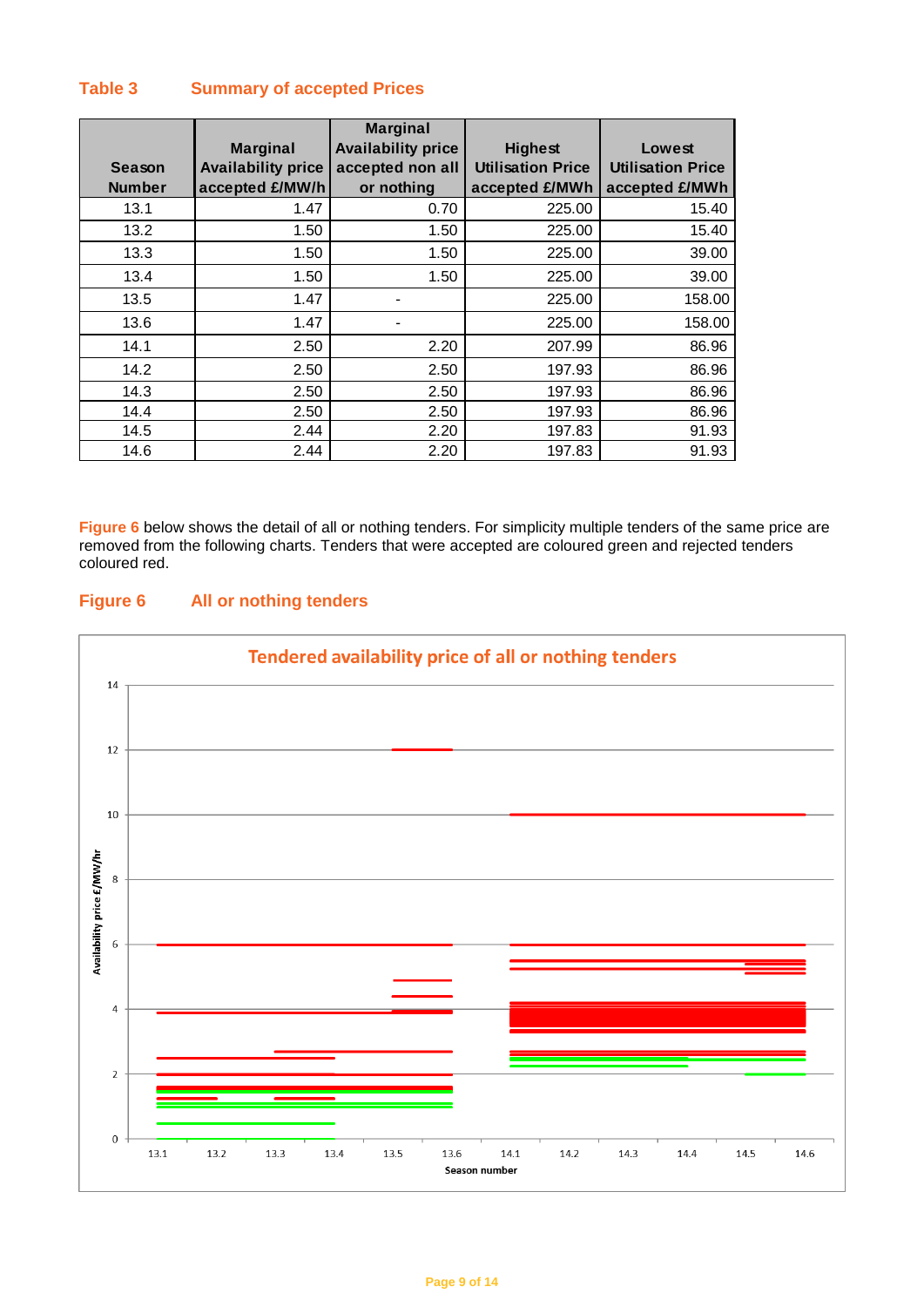## **Utilisation price and response time stacks**

**Figures 7 and 8** exhibit cumulative graphs. In these graphs the total accepted MW from previous tender rounds, up to and including the results from TR37, have been stacked according to two categories: **Figure 7a & 7b** is ranked according to utilisation price and **Figures 8a & 8b** according to the response time of the unit. **The utilisation prices have had indexation applied (seasonal and annual).**

**Figure 7a** illustrates that for seasons 13.1 and 13.2 approximately 1850MW of STOR is contracted with a utilisation prices of £90/MWh or less.



#### **Cumulative MW by Utilisation Price for Year 13**





#### **Cumulative MW by Utilisation Price for Year 14**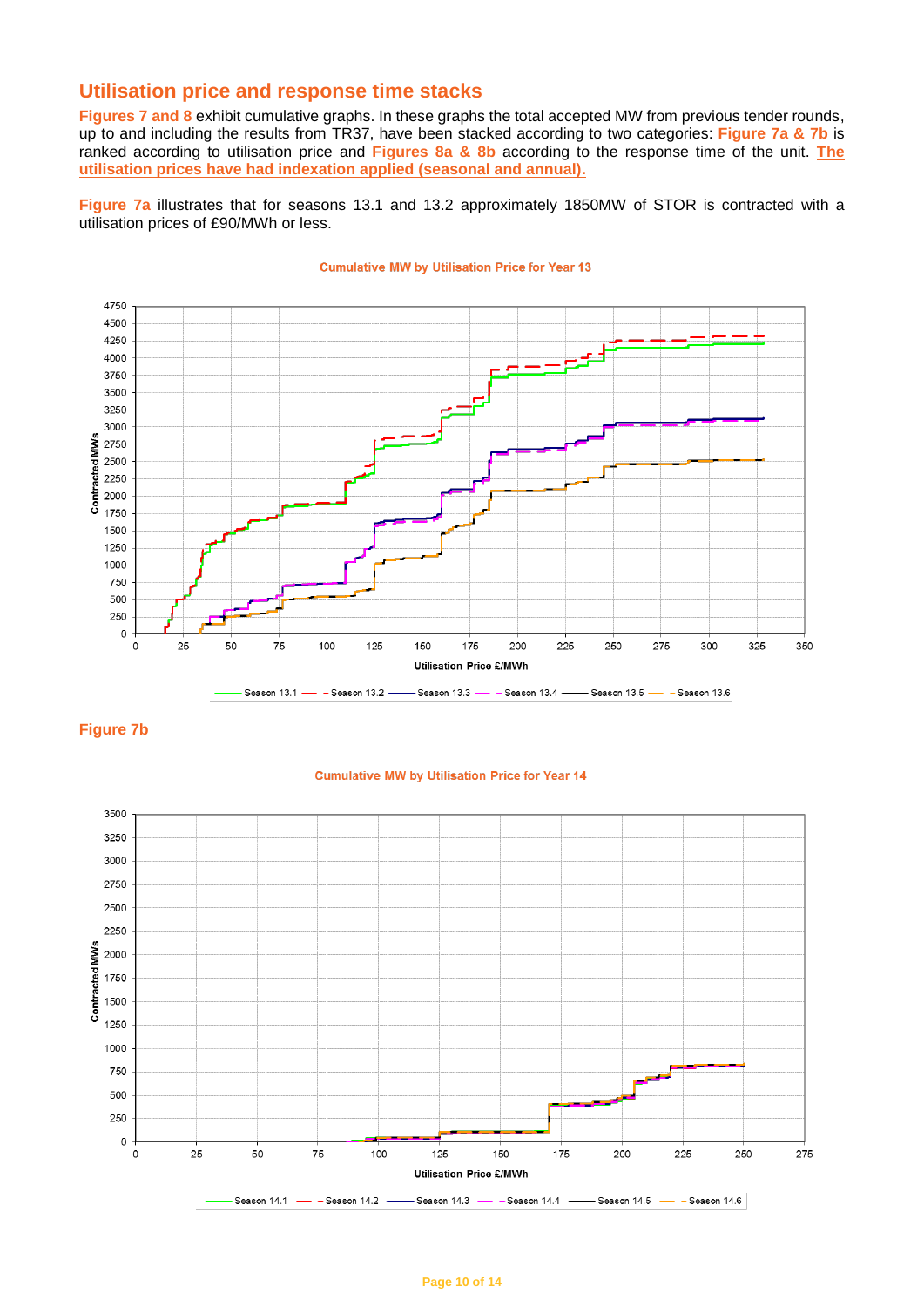**Figure 8a** illustrates that for seasons 13.1 and 13.2 approximately 2250MW of STOR is contracted with a response time of 10 minutes or less.



**Cumulative MW by Response Time for Year 13** 

#### **Figure 8b**



#### **Cumulative MW by Response Time for Year 14**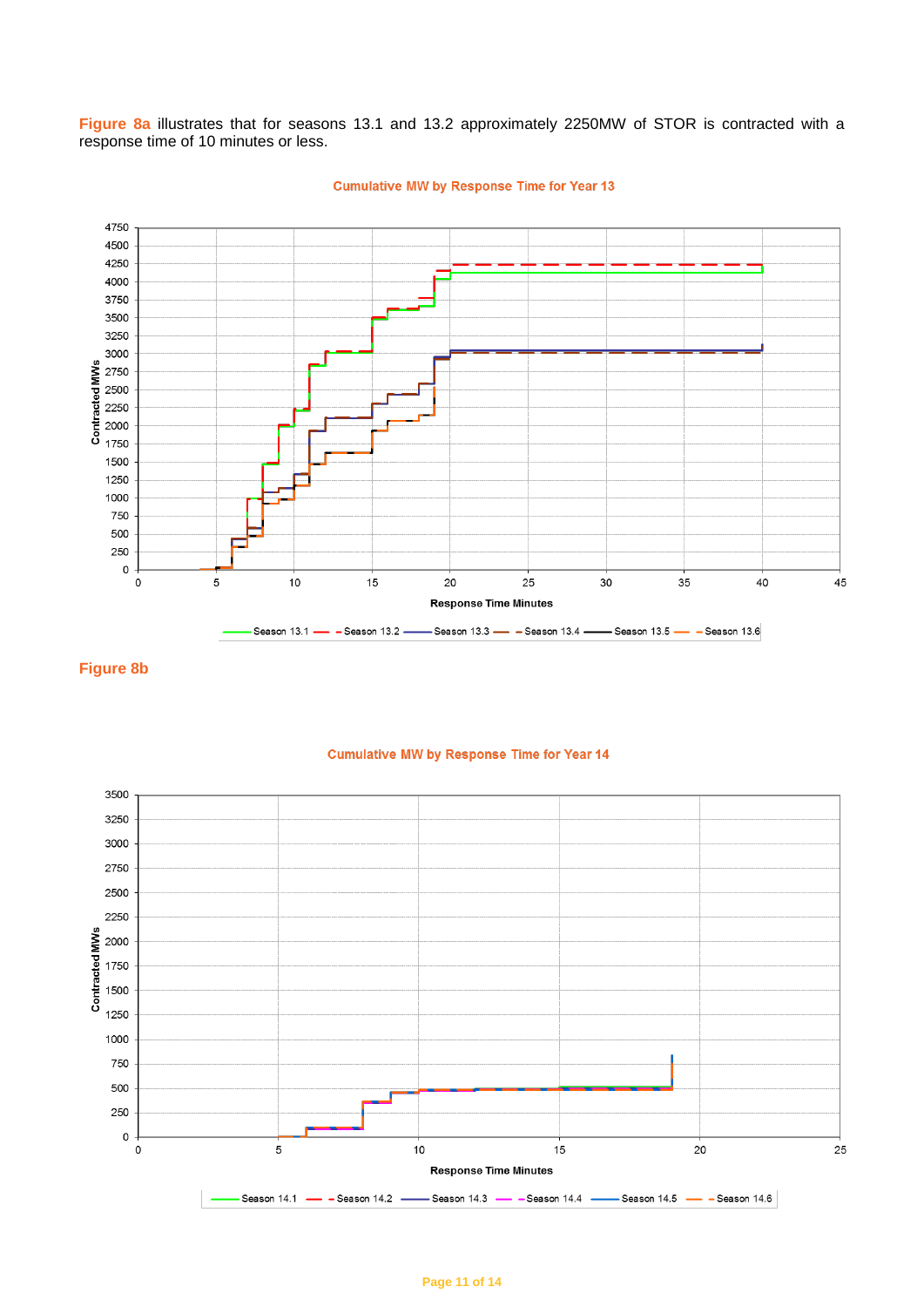## **Total Contracted Position**

**Figure 9** shows the breakdown of accepted volumes from all previous tender rounds across the seasons of Years 13 and 14. The table accompanying Figure 9 below displays the same data in table format split by Committed or Flexible.

## **Figure 9 Year 13 and 14 summaries by tender round**



#### **Overview of Accepted STOR Tenders for Seasons 13.1 - 14.6**

|             | Season       |      | 13.1 |      | 13.2 |        | 13.3 |      | 13.4 |      | 13.5 |      | 13.6 |
|-------------|--------------|------|------|------|------|--------|------|------|------|------|------|------|------|
|             | Service Type | С    |      | ັ    |      | ,<br>ັ |      | ັ    |      | ັ    |      | С    |      |
|             | <b>TR11</b>  | 116  |      | 116  |      | 116    |      | 116  |      | 116  |      | 116  |      |
|             | <b>TR12</b>  | 273  |      | 271  |      | 272    |      | 273  |      | 274  |      | 274  |      |
| Accepted MW | <b>TR34</b>  | 368  | 282  | 366  | 271  | 366    | 271  | 368  | 271  | 271  | 466  | 271  | 466  |
|             | <b>TR35</b>  | 578  | 62   | 677  | 62   | 677    | 62   | 632  | 62   | 652  | 61   | 652  | 61   |
|             | <b>TR36</b>  | 629  | 148  | 629  | 148  | 629    | 148  | 629  | 148  | 140  | 203  | 140  | 203  |
|             | TR37         | 475  | 1287 | 469  | 1319 | 471    | 120  | 482  | 120  | 352  |      | 351  |      |
|             | Total        | 2439 | 1779 | 2528 | 1800 | 2531   | 601  | 2500 | 601  | 1805 | 730  | 1804 | 730  |

|                    | Season       |     | 14.1 |     | 14.2 |     | 14.3 |     | 14.4 |     | 14.5 |     | 14.6 |
|--------------------|--------------|-----|------|-----|------|-----|------|-----|------|-----|------|-----|------|
|                    | Service Type | ~   |      |     |      |     |      |     |      |     |      |     |      |
|                    | <b>TR11</b>  | 116 |      | 116 |      | 116 |      | 116 |      | 116 |      | 116 |      |
| <b>Accepted MW</b> | <b>TR12</b>  | 273 |      | 271 |      | 272 |      | 273 |      | 274 |      | 274 |      |
|                    | <b>TR37</b>  | 342 | 95   | 345 | 84   | 345 | 84   | 345 | 84   | 300 | 150  | 300 | 150  |
|                    | Total        | 731 | 95   | 732 | 84   | 733 | 84   | 734 | 84   | 690 | 150  | 690 | 150  |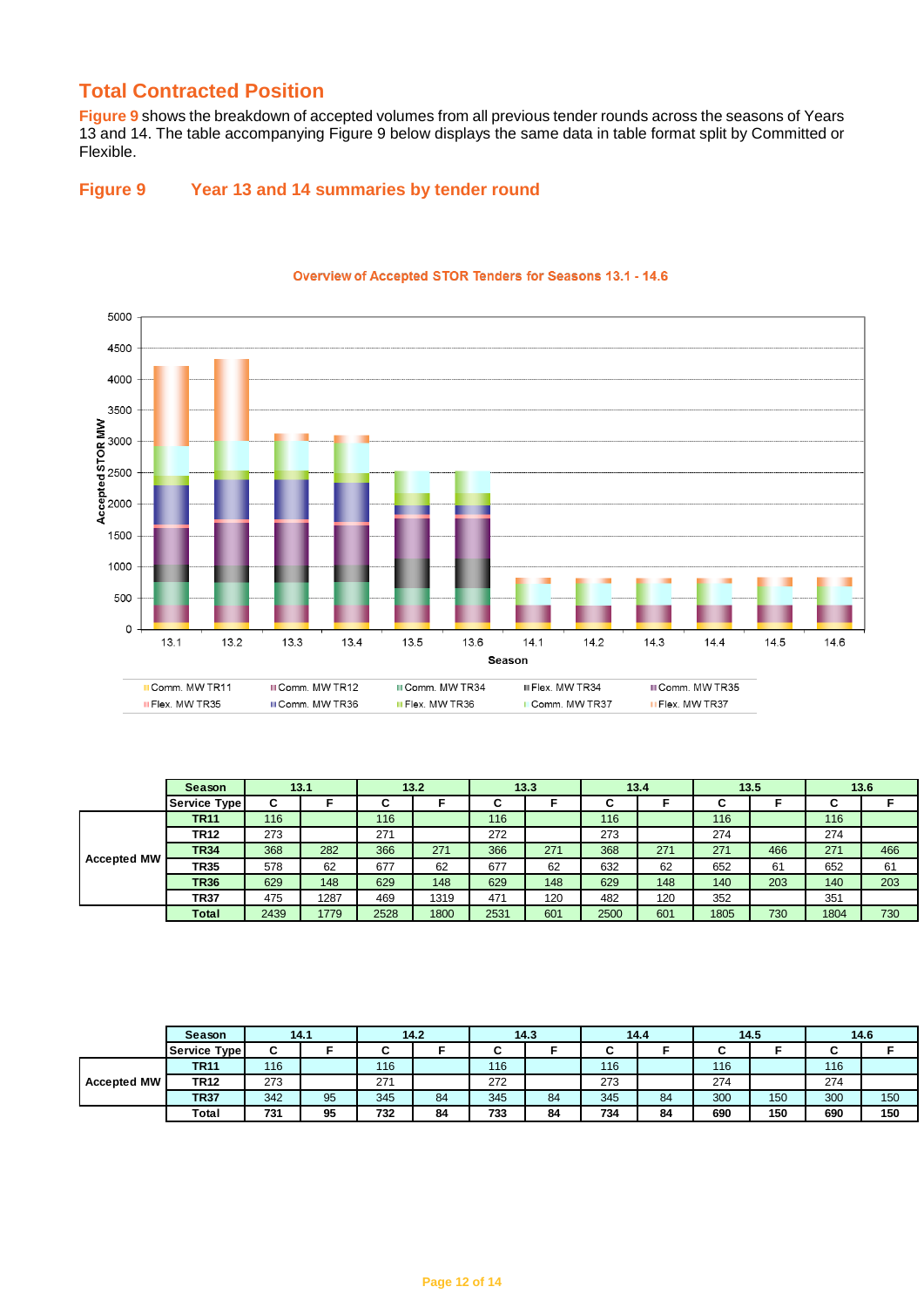# **Appendix 1: Terminology and Definitions**

#### **High level description of STOR:**

STOR is designed to give NGESO sufficient Operating Reserve to replace sudden generation losses, or unpredictable changes in demand between four hours ahead of real time and real time and requires a large proportion of units to be available within 20 minutes. STOR also recognises that other potential reserve providers who cannot meet the 20 minute response time criteria can still be of value in meeting our reserve requirement. Hence a key aspect of the definition of the STOR product is that it extends the maximum response time to 240 minutes to allow alternative providers to participate. How value is placed on these units by NGESO is different to the sub 20 minute notice units as the longer notice units compete mainly with alternative options available in the Balancing Mechanism with equivalent response times. Location, reliability and utilisation parameters are also important elements of the STOR assessment.

The Committed service applies to all providers who wish to make themselves available for all required windows nominated by NGESO. Both BM and NBM providers can tender for this service. The Flexible service applies only to NBM providers and allows the provider to make the unit available or unavailable for particular windows. This availability is assessed on a week-ahead basis and providers are notified if their service is required or not. It is at the discretion of NGESO whether a unit is accepted or rejected at the week-ahead stage and this decision will be based on the same assessment principles as the main tender assessment. The increased accuracy of the week-ahead forecast means that some factors may have more importance such as location if specific constraint issues are forecast. Both Services attract an availability payment paid on a £/MW/h basis when available within defined windows and a utilisation payment on delivery of STOR MW when instructed by NGESO paid on a £/MWh basis.

A summary of the STOR service can be found on our website at the following link:

<https://www.nationalgrideso.com/document/85476/download>

# **Appendix 2:**

**Accepted and Rejected Tenders TR38:** A list of information containing prices, response time, location and unit type of all accepted and rejected tenders from this tender round, previously found in the appendix to the market information reports, can now be downloaded, in spreadsheet format, from the Market Information section of the STOR website:

[https://www.nationalgrideso.com/balancing-services/reserve-services/short-term-operating-reserve](https://www.nationalgrideso.com/balancing-services/reserve-services/short-term-operating-reserve-stor?market-information)[stor?market-information](https://www.nationalgrideso.com/balancing-services/reserve-services/short-term-operating-reserve-stor?market-information)